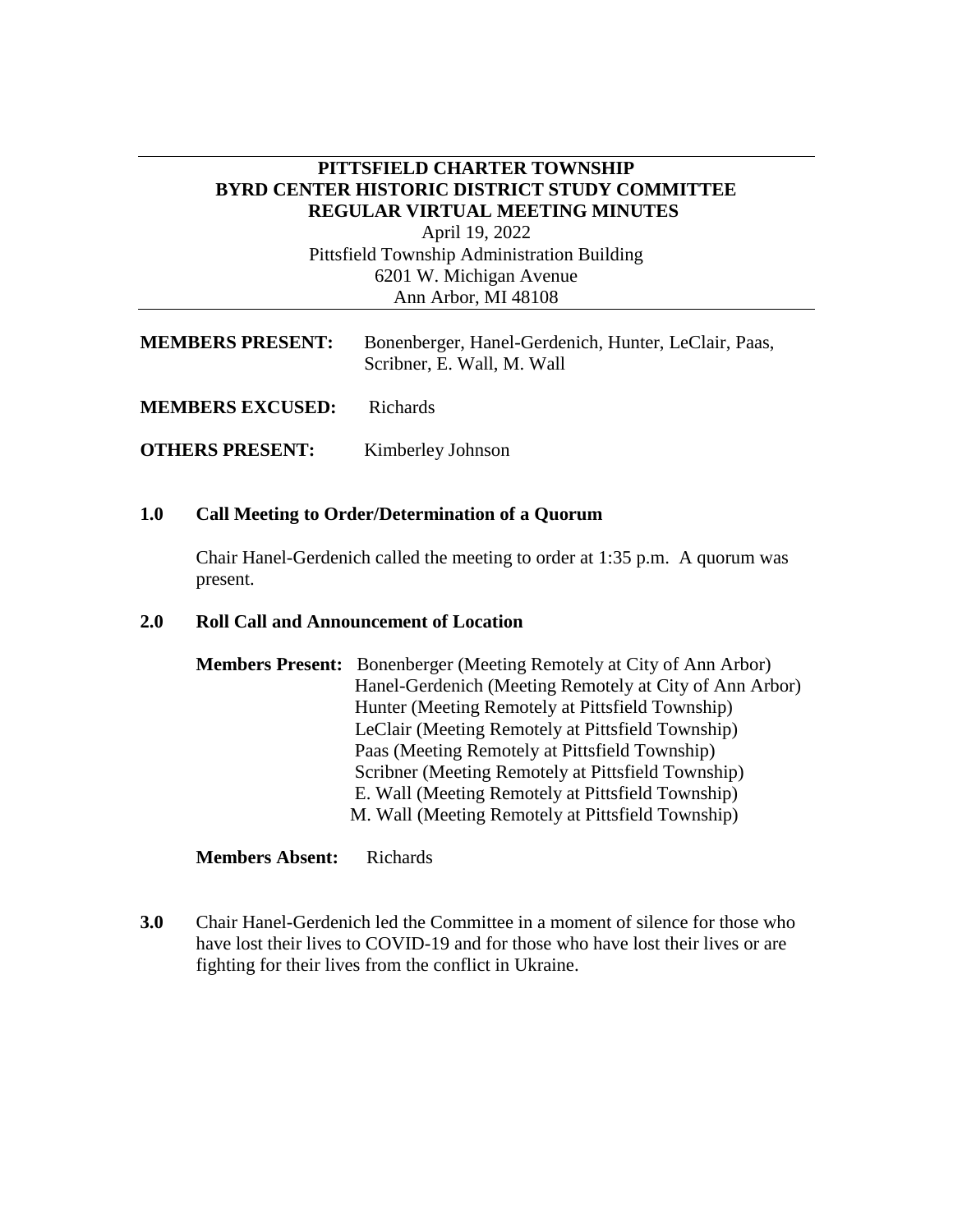### **4.0 Open Meetings Act/Public Comment**

Under the Open Meetings Act, any person may come forward at this time to address the Committee. Anyone who wishes to speak is requested but not required to state his/her name and address for the record.

No one Spoke

# **5.0 Approval of Agenda**

Motion by Vice Chair Paas, supported by Member Scribner to approve the agenda as presented.

# **MOTION CARRIED**

## **6.0 Approval of Minutes for February 15, 2022**

Motion by Vice Chair Paas, supported by Member Hunter to approve the minutes as presented.

# **MOTION CARRIED**

### **7.0 Scheduled Guests**

None

### **8.0 Expenditures**

None

### **9.0 Officer Report**

Chair Hanel-Gerdenich emailed a draft of the Report to the Committee for review, corrections, and any additional information that should be included. Vice Chair Paas discussed some corrections that he made to the Report.

Chair Hanel-Gerdenich suggested dividing the draft of the Report into sections for the Committee members to review and edit.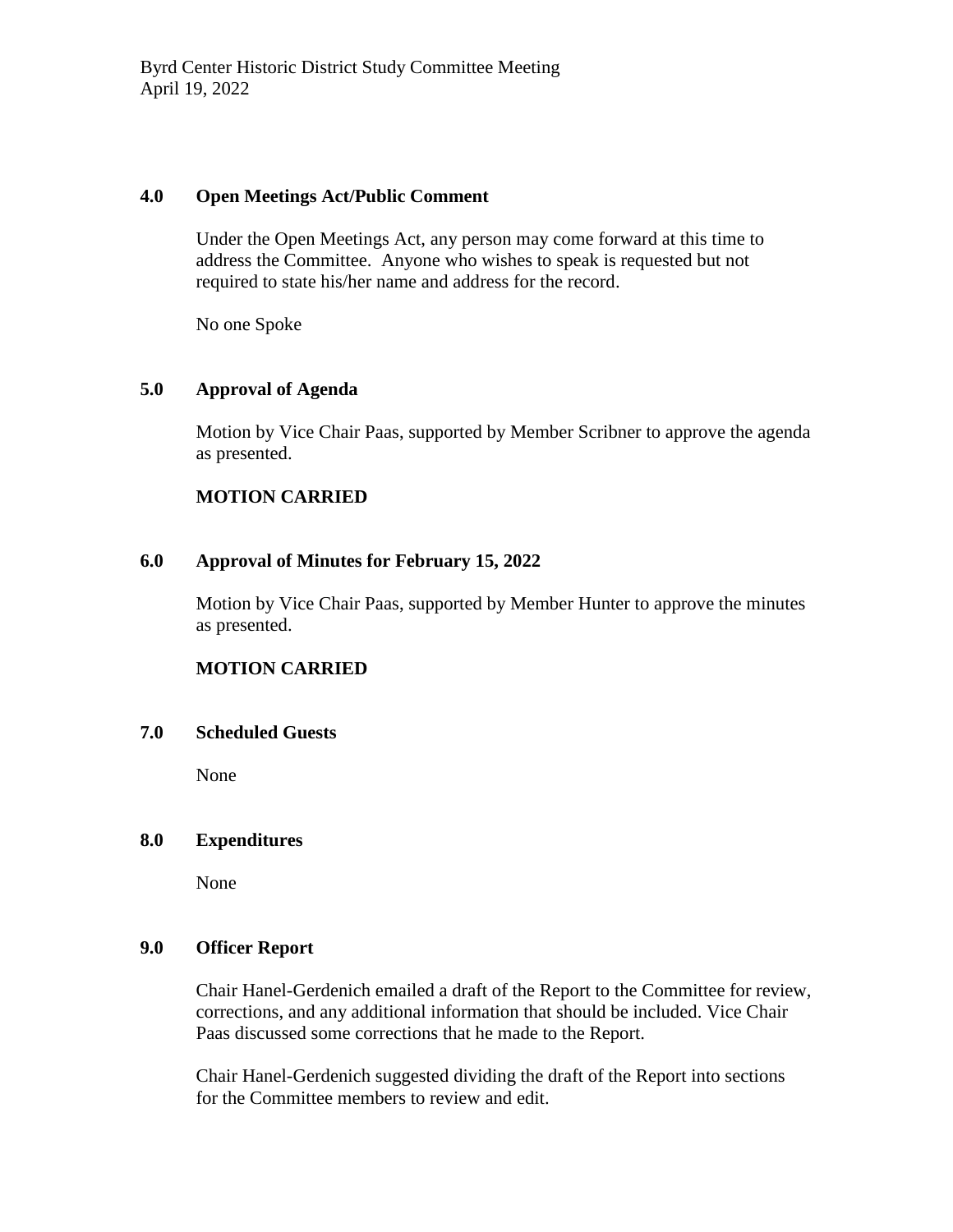Member Bonenberger will review the Statement of Significance and early history of Dr. David R. Byrd and Raleigh Nelson.

Members E. Wall and M. Wall will review the  $19<sup>th</sup>$  century history of the property from the ownership of Ralph Updike through Sperry-Wilsey.

Member Hunter will review the history of Dr. David R. Byrd.

Vice Chair Paas will review the Architectural Description section of the Report.

### **10.0 Old Business**

Chair Hanel-Gerdenich and the committee discussed the title of the Report and the name of the property to include the history and ownership of the Byrd Center property. After thorough discussion, the Committee agreed to title the Report *The David R. Byrd Center at the Wilsey-Sperry Farm*.

### **11.0 New Business**

Chair Hanel-Gerdenich shared a screen view of the Plat Map Detail of Pittsfield Township from 1856 and 1915 showing the connections and history of the Wilsey-Sperry Farm. Member Ed Wall suggested using the Library of Congress Maps division online to get a quality copy of the Plat Map from 1956.

The committee reviewed sections of the Report collectively and made corrections. Vice Chair Paas suggested including the intervention of the I-94 expressway and its effect on the reduction of the property, as well as its impact on the Township and surrounding community.

Chair Hanel-Gerdenich will follow up with Reverend Summers to schedule a visit to the Chapel.

Member Scribner will research the identifying tags that are on some of the trees on the property. Chair Hanel-Gerdenich would like to inquire of the age and the significance of the trees to the history of the property. She will include the trees, if they have historical significance, to the "Summary of Resources at the Byrd Center" section on page 17 of the Report. Member Bonenberger shared a screenshot of one of the tagged trees. He emailed a picture of the tree to the Committee.